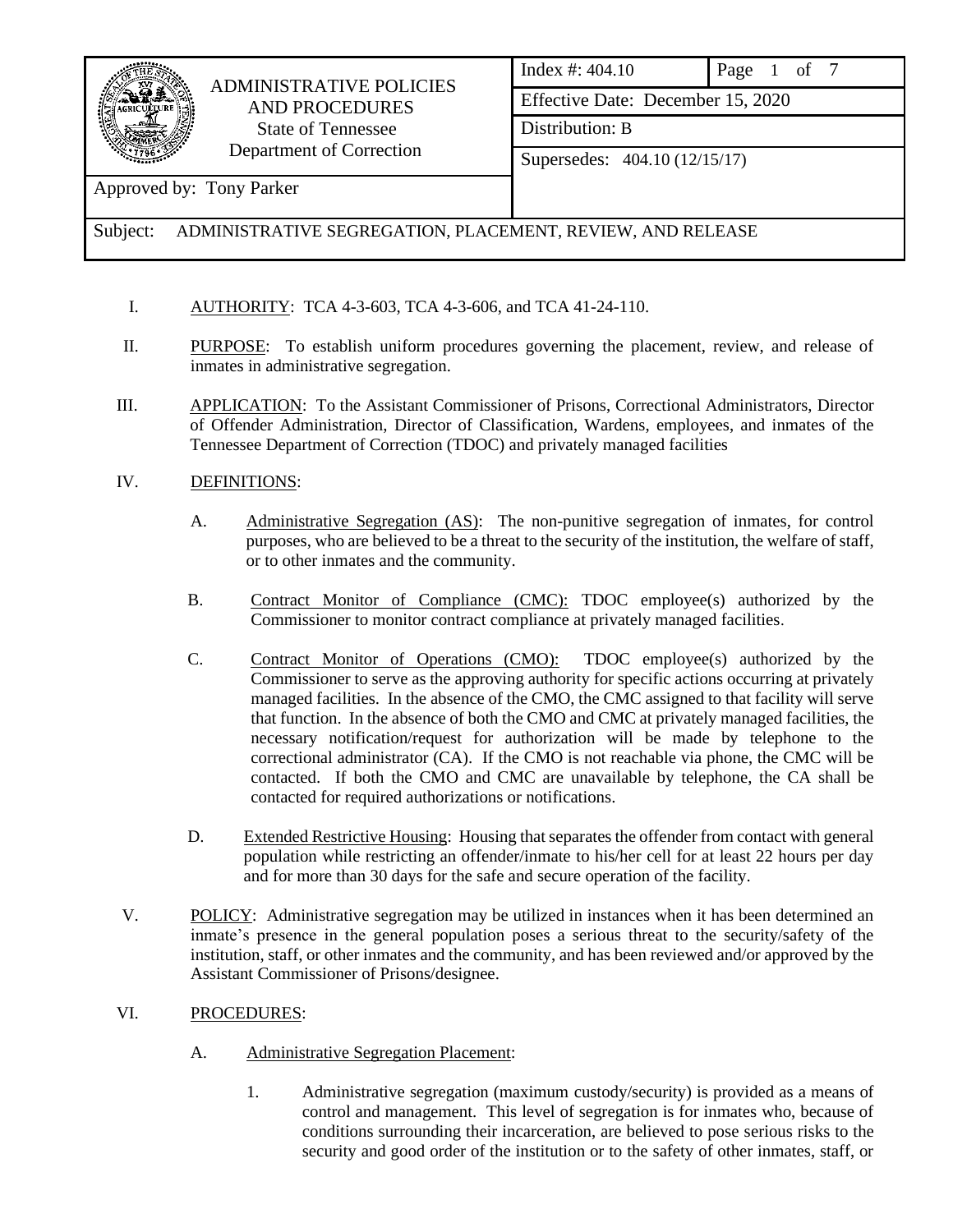| Effective Date: December 15, 2020 | Index $\#$ 404.10 | Page 2<br>of |  |
|-----------------------------------|-------------------|--------------|--|
|                                   |                   |              |  |

the community and therefore require custody and security at the highest level. Inmates considered for this category shall include, but not be limited to, those who:

- a. Have been returned to TDOC custody following an escape or attempted escape incident from a secure setting or from minimum security setting with actual or threatened violence.
- b. Have been involved in acts or attempts of homicide, hostage situations, or assault with serious injury, or an act which significantly threatens the order and control of a facility. (See Policy #502.05)
- c. Are involved in activities of security threat groups (STG) to the extent that their presence in the general population carries the propensity for violence/harm, intimidation, or increased animosity between rival groups who are known to use violence
- d. Are pending prosecution and disposition in criminal court for felony charges incurred during incarceration.
- e. Are found to be in possession of deadly weapons when there is a history of assaultive or threatening conduct with a weapon.
- f. TDOC inmates who have reached their sentence expiration dates and are being detained by TDOC for the U.S. Immigration and Naturalization Services (INS) under federal regulations (8CFR287.7) may be held in TDOC custody for a period of 48 hours beyond the sentence expiration date (excluding weekends and federal holidays). In such cases, the Memphis office of the INS usually takes custody; therefore, male and female inmates will be transferred to TDOC facilities in Henning, TN and detained.
- g. Have a sentence of death set aside and their case remanded to a court (until the county assumes custody or obtains order for safekeeping). If inmate has other active sentences, please refer to Policy #401.05.
- 2. The Warden/Superintendent/designee shall have the authority to place an inmate in AS when it is believed that a condition exists requiring immediate placement in AS to maintain security of the institution or to protect the staff and/or other inmates and the community. At privately managed facilities, the prior approval of the CMO is required. The inmate's status will be pending and procedures are to be followed in accordance with Policy #502.01. Placement must be reviewed by the Assistant Commissioner of Prisons. The Warden initiates the process in accordance to the following:
	- a. At privately managed facilities, the CMO shall approve and sign the AS Placement or authorize by telephone the senior security officer to sign the form if not immediately available, as approving the placement or issue a signed memorandum denying the request. If the CMO is not available, the CA shall be contacted immediately. When denied, see [Section VI.(A)(7)].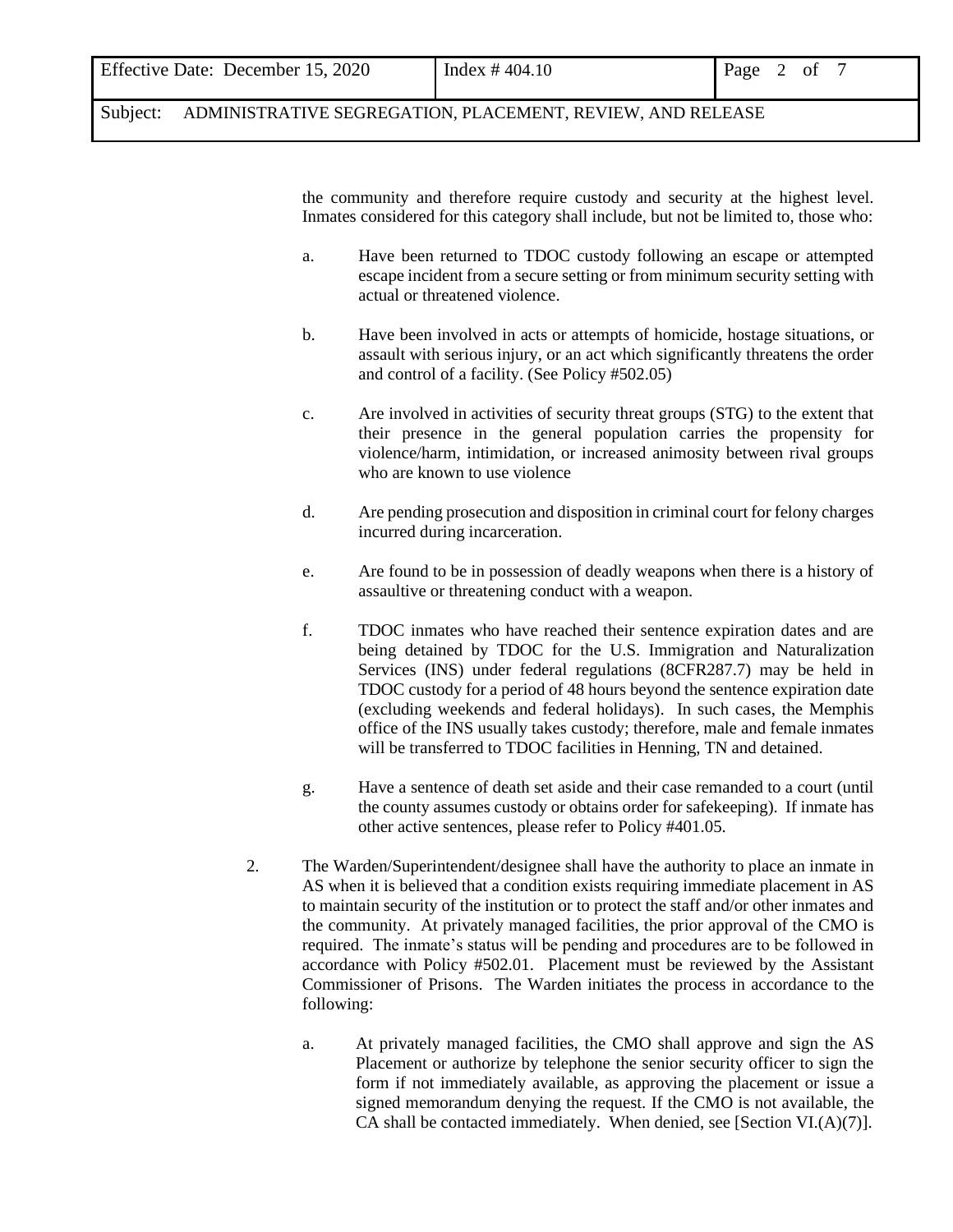- b. Administration Segregation Placement Report, BI01D083, shall be initiated by the Warden, Superintendent, or designee clearly stating the reason(s) for the recommendation (BI01D085 for privately managed facilities). This action shall be entered in Segregation (LIBD) as segregation type "INV", segregation reason "PHR". (At privately managed facilities, the form is to be forwarded to the Assistant Commissioner of Prisons for review and approval). A copy will be sent to the Director of Classification. A narrative of the details of the recommendation and approval/disapproval shall be entered into the OMS on Offender Findings (LCLF).
- 3. When the placement is recommended, (at privately managed facilities when the CMO's approval has been granted and the placement is effected) a hearing by the disciplinary board shall occur within 72 hours. (See Policy #502.02) The inmate shall receive written notice of the reason(s) for the placement, including disciplinary charges, if any, and be afforded the opportunity to present a statement during the hearing.
- 4. In cases where specific disciplinary rule violations are involved, the disciplinary board should hear and dispose of such charges first.
- 5. The Warden, Superintendent or designee may personally appear before the board or provide a written summary of the information pertaining to the case. The testimony of the Warden/Superintendent or any other witness may be taken in a closed session, in whole or part, when the witness's testimony could reasonably reveal the source of confidential information.
- 6. If the board finds that the Warden/Superintendent has substantial (even if subjective) reasons to believe that the inmate's continued presence in the general population presents a threat to the security of the institution, staff, or to other inmates, it shall approve the recommendation for placement. The board shall provide reason(s) for the approval. Segregation (LIBD) type "INV" shall be terminated and a new Segregation (LIBD) type "ASE" shall be entered, adding the most appropriate reason in the segregation reason field.
- 7. If the board does not concur with the Warden's or Superintendent's recommendation for placement, the chairperson will immediately notify the Warden**/**Superintendent and submit a written memorandum stating the reasons. (At privately managed facilities the board will follow this policy requirement in reporting reasons for nonconcurrence to the Warden and CMO) In the meantime, the inmate will be returned to the general population unless the Warden disagrees. If the Warden disagrees with the board's recommendation, he/she shall provide the inmate with a detailed written explanation of the reasons he/she has determined that the board's recommendations should not be followed. The Warden/designee shall ensure that the Assistant Commissioner of Prisons receives a copy of the BI01D083 (state facilities) BI01D085 (private facilities) report within 24 hours for review.

## B. Initiated by Board

1. After hearing and disposing of a charge for a disciplinary rule infraction, the board may recommend that an inmate be placed in AS, pending approval by the Warden/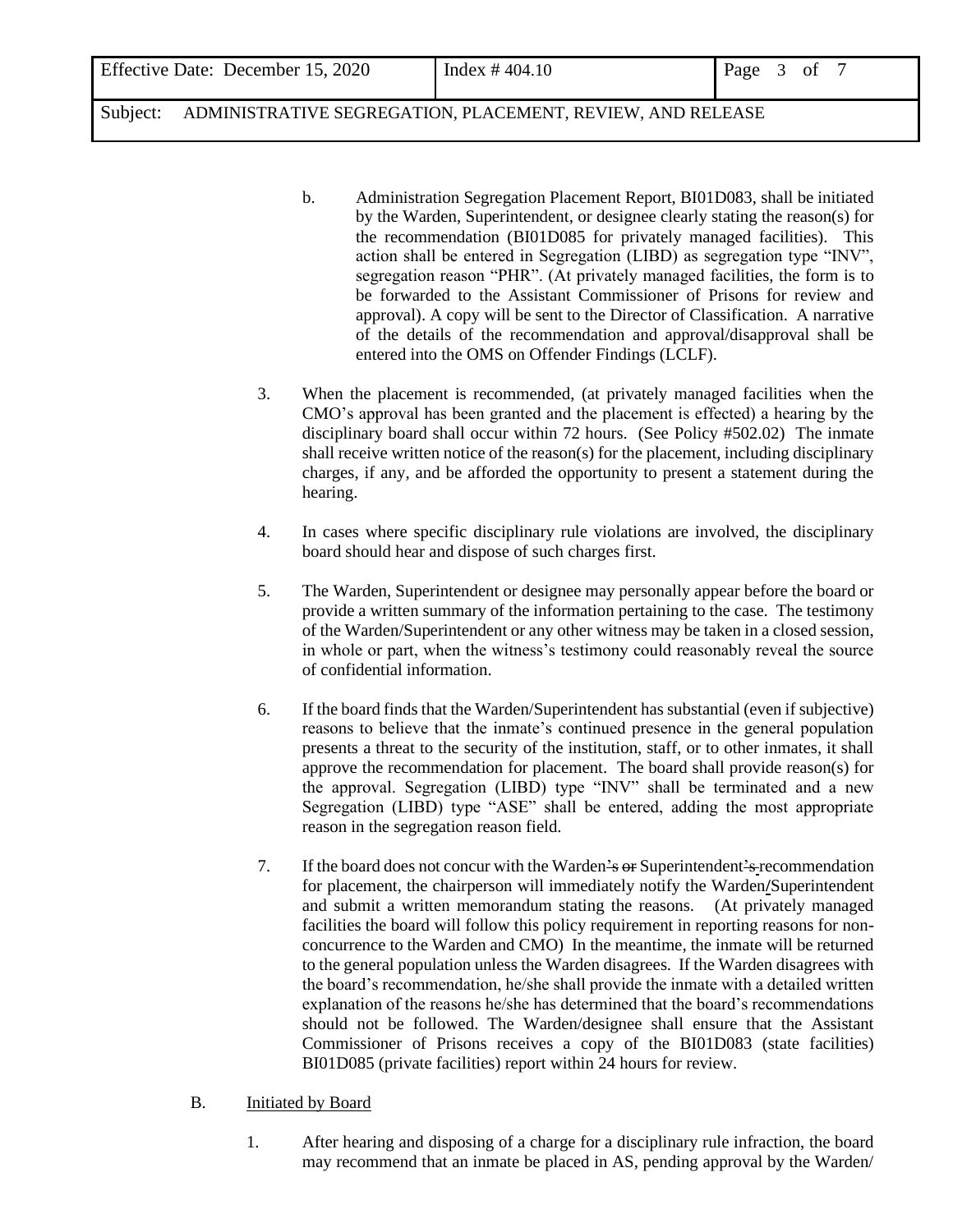| Effective Date: December 15, 2020 | Index $\#$ 404.10 | Page 4 of |
|-----------------------------------|-------------------|-----------|
|                                   |                   |           |

Superintendent/Designee when it is believed that their continued presence in the general population may present a threat to security, the staff, or other inmates and the community.

- a. The inmate shall be verbally advised by the board of its recommendation and be afforded the opportunity to present a statement during the hearing.
- b. The board shall clearly state the reason(s) for the recommendation on the Administrative Segregation Placement Report, BI01D083, which is then sent to the Warden/Superintendent for approval along with any pertinent information regarding the offense which was available to the board at the panel hearing. At privately managed facilities, the Warden shall secure the request for placement approval of the CMO and Assistant Commissioner of Prisons prior to the request for placement being sent to Director of Classification in Central Office. When denied, see [Section VI.(A)(6)]. Segregation (LIBD) entries shall be completed as required in Section VI.  $(A)(2)(a)$  above.
- c. If the board has assessed a period of punitive segregation for the offense which resulted in the AS placement recommendation being made, that period of punitive segregation may be scheduled and served while awaiting approval of the AS Placement form. It may run concurrently with the AS placement once the Warden/Superintendent (and CMO at privately managed facilities) has approved the recommendation and the Assistant Commissioner of Prisons has reviewed and approved. The disposition shall be clearly noted on the AS Placement Report.
- d. Confidential information may be deleted from the inmate's copy, but a statement of reasons for the recommendation/action must be given. Any report or written summary containing information which is considered confidential as it relates to the procedures in Section VI.(A) shall be so marked and forwarded to the institutional internal investigation file. Upon transfer of the inmate, such information shall be forwarded to the receiving institution's internal investigation file.
- e. If the Warden/Superintendent disapproves the recommendation of AS placement, conversation Segregation (LIBD) shall be updated by terminating the "INV" segregation type. The inmate shall be returned to general population. The reasons for disapproval shall be posted on Offender Findings (LCLF) (code: AP). At privately managed facilities, if the CMO does not concur with the Warden's recommended AS placement, the CMO shall immediately refer the matter to the Assistant Commissioner of Prisons/designee, who shall render a decision within 72 hours. Such decision shall be final and appropriate offender management system (OMS) entries shall reflect the same.
- 2. Upon review and approval of the Assistant Commissioner of Prisons, the placement of inmates on AS shall be designated maximum custody. This does not require a classification hearing; the maximum custody designation is automatically assigned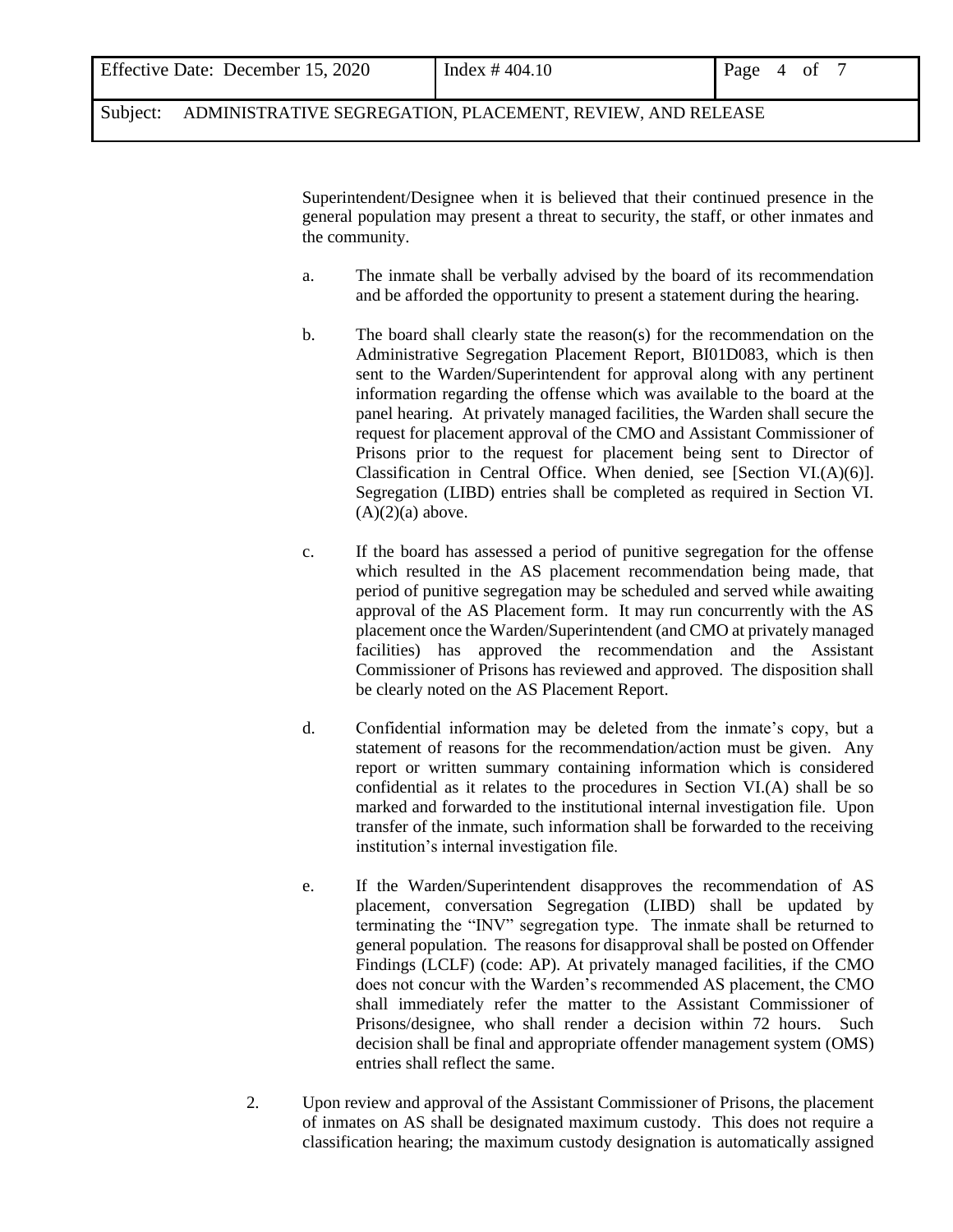by OMS subsequent to AS placement on Segregation (LIBD). Reason for the placement shall be posted on Offender Findings (LCLF) (code: AP)

3. Upon approval of the placement, Segregation (LIBD) type "INV" shall be terminated and a new Segregation (LIBD) type "ASE" shall be entered, adding the most appropriate reason in the segregation reason field.

## C. Review of AS Inmates:

- 1. Periodic reviews by the administrative review panel as noted in Policy #401.03 VI.(B)(4) shall be provided to determine whether or not release from AS should occur. When reviewing an inmate's case for possible release from AS, the panel should consider the following factors in making the determination:
	- a. The inmate's complete institutional disciplinary record
	- b. Past criminal record
	- c. Past record of incarceration and prior administrative segregation placement
	- d. Criminal activity in prison
	- e. Institutional record on work/programming assignment
	- f. Adjustment to program (period of segregation), including cell inspections
	- g. Willingness and ability to live harmoniously among others
	- h. Record of violent reactions to stressful situations
	- i. Existence of condition(s) which initially required segregation
	- j. Involvement in security threat group activity, if applicable.
- 2. Every seven days from date signed by approving authority, an inmate's status will be reviewed by the administrative review panel or other authorized staff designated by the Warden during the first 60 days and at least every 30 days thereafter. Weekly reviews are documented on Contact Notes (LCDG) (Code: ASRV) and shall include a summary of the inmate's adjustment as well as panel members present.
- 3. A hearing before the administrative review panel should occur at least once every 30 calendar days, and recommendations shall be documented on the AS Review form. Administrative Segregation review form BI01D084 shall be forwarded to the Warden for approval, denial, or modification. If release is recommended, the report will be sent to the Assistant Commissioner of Prisons for review and approval, denial, or modification Monthly panel hearings are to be documented on Offender Findings (LCLF) (Code: AS). The Warden will review the recommendations of the panel. If the Warden believes the inmate should remain under AS where the panel has recommended release, there shall be a detailed statement of reasons prepared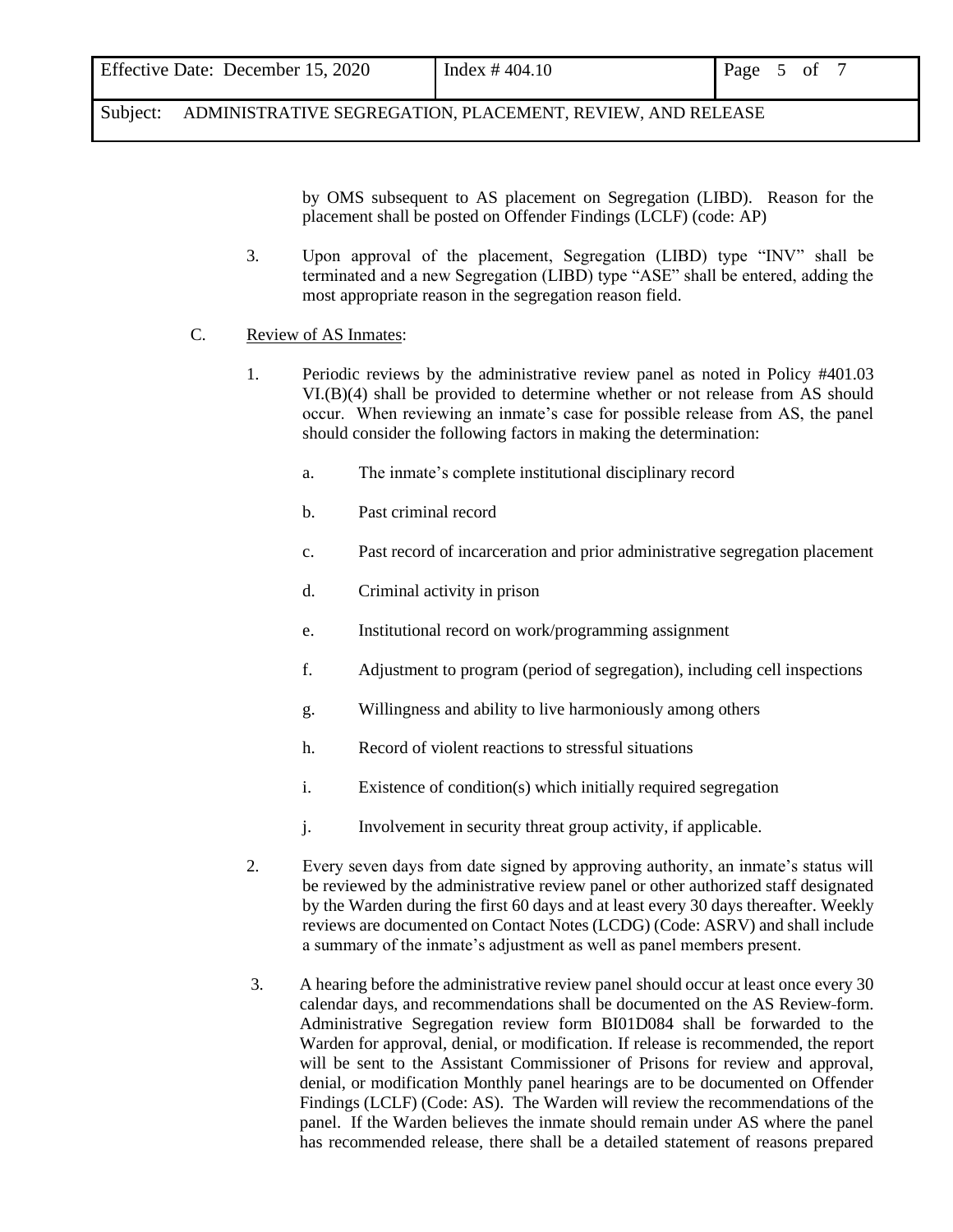| Effective Date: December 15, 2020 | Index # $404.10$ | Page 6 of |  |  |
|-----------------------------------|------------------|-----------|--|--|
|                                   |                  |           |  |  |

with a copy provided to the inmate. At privately managed facilities, the CMO shall review the matter for approval. When denied, see Section [VI.(A)(6)].

- 4. All hearings at the institutional level shall be conducted with the inmate present unless the inmate's presence would cause concern for security or safety reasons, or the inmate refuses to attend, which shall be documented).
- 5. In cases of the panel recommending release from AS for four consecutive months, where the Warden has believed it necessary to continue segregation, the Warden shall forward all relevant documentation to the Assistant Commissioner of Prisons. Within ten working days, the Assistant Commissioner of Prisons shall review the case. The decision of this administrative review is final. Copies of the Assistant Commissioner of Prison's decision shall be forwarded to the Warden, Director of Classification, and inmate.
- 6. Release from AS requires subsequent reclassification by the classification panel:
	- a. The panel shall consider the criteria listed above in Section VI. (B)(1).
	- b. Inmates released from AS shall be classified and assigned to the close custody level. However, a Level IV facility assignment should be considered when the AS placement involved the following types of offenses: assaulting an employee of the TDOC or private contractor operating the facility, a visitor, or an inmate (when such assault results in a serious injury or death of the inmate), or involvement in a hostage situation. The release will be posted on Offender Findings (LCLF) and Segregation (LIBD).
	- c. The Unit Manager/Designee shall ensure that administratively segregated inmates placed on extended restrictive housing will be required to participate in a step-down program before release to the general population or community. These programs shall include, at a minimum, the following:
		- (1) Pre-Screening evaluation
		- (2) Monthly evaluations using a multidisciplinary approach to determine the inmate's compliance with program requirements
		- (3) Subject to monthly evaluations
		- (4) Gradually increasing out-of-cell time
		- (5) Gradually increasing group interaction
		- (6) Gradually increasing education and programming opportunities
		- (7) Gradually increasing privileges
		- (8) A step-down transition compliance review
		- (9) Post-Screening evaluation